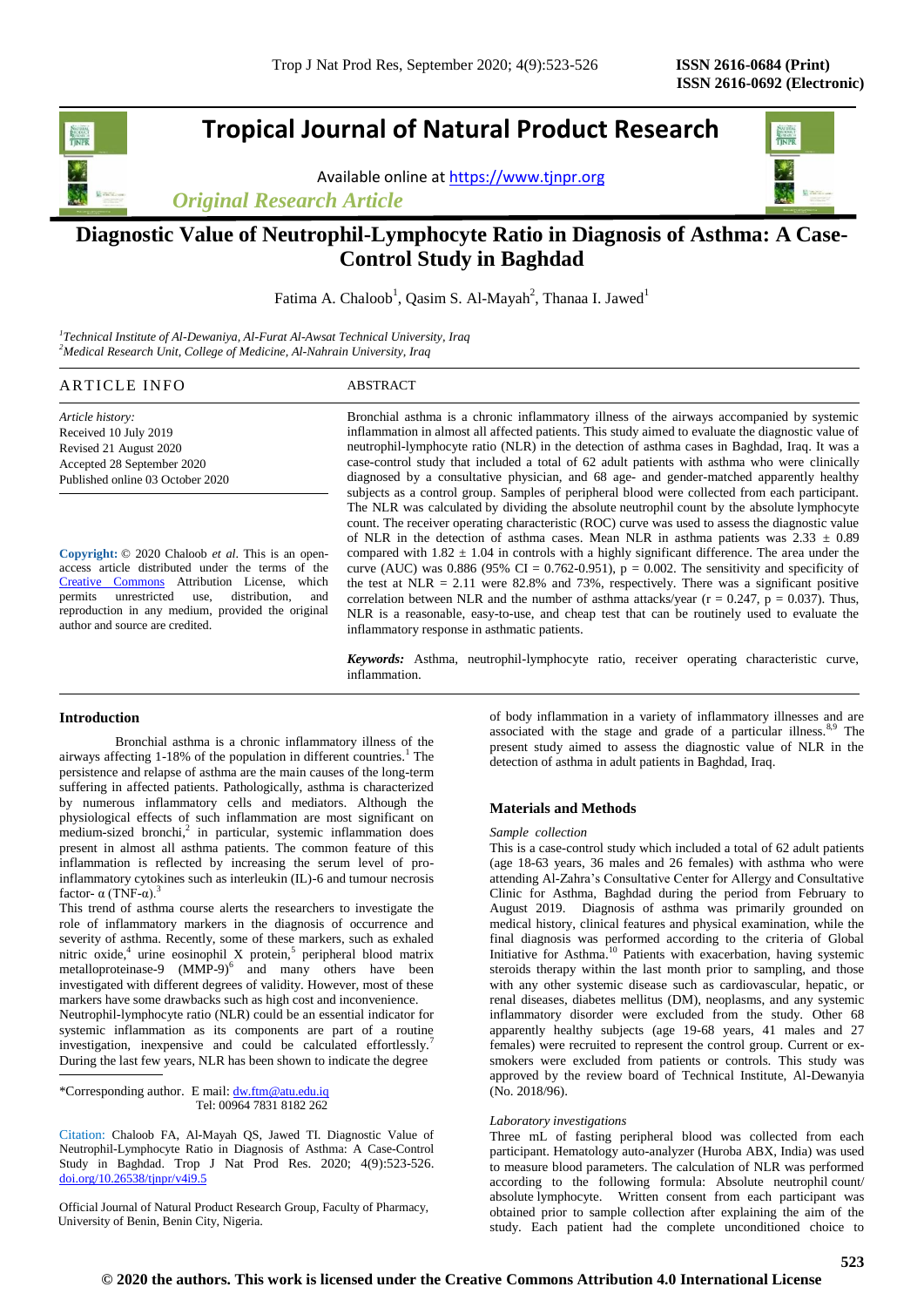withdraw at anytime. The confidentiality of data during the course of the study was definite and the patients were guaranteed that data will be used for research purposes only. Socio-demographic and clinical data including; age, sex, body mass index (BMI), duration of asthma, and number of attacks/year were collected through direct interviews or from patients' records.

#### *Statistical analysis*

All statistical tests were achieved with SPSS statistical software, version 24 (IBM Corporation, USA). Shapiro Wilk test was used to examine whether variables deviate from the normal distribution. Variables having normal distribution were expressed as mean (standard deviation). Categorical variables were presented as frequency and percentages. Independent student t-test was used to compare any two groups of continuous data, while Chi-square/Fisher's exact test was employed to find out the statistical significance between categorical variables, chi-square test was performed. Receiver operating characteristic (ROC) curve was used to evaluate the diagnostic value of NLR in the detection of asthma. The correlation between NLR and each of disease duration and number of attacks was explored using Pearson's correlation. The significant level of statistics was set at  $p < 0.05$ .

# **Results and Discussion**

Mean age of the patients and controls was  $38.17 \pm 11.7$  years and 42.81 ± 10.4 years, respectively with no significant difference. Likewise, the two groups were comparable in terms of BMI, gender distribution Hb concentration, and total leukocyte count with no significant differences. However, asthma patients showed significantly higher absolute neutrophil count than controls  $(4.61 \pm 1.4 \times 10^3/\text{mL} \text{ vs.})$  $3.72 \pm 1.22 \times 10^3$ /mL). Mean duration of asthma in the patients was 8.22  $\pm$  6.91 years, while there were 2.7  $\pm$  0.84 attacks/year. Finally, Mean NLR in asthma patients was 2.33  $\pm$  0.89 compared with 1.82  $\pm$ 1.04 in controls with a highly significant difference (Table 1).

# *Diagnostic value of Neutrophil Lymphocyte ratio*

The receiver operating characteristic (ROC) curve was used to assess the diagnostic value of NLR in the detection of asthma cases compared with healthy controls. The result is depicted in Figure 1. The area under the curve was 0.886 (95% CI =  $0.762{\text -}0.951$ ), p = 0.002. The sensitivity and specificity of the test at  $NLR = 2.11$  were 82.8% and 73%, respectively. The test has a positive predictive (PPV) value of 75% and a negative predictive value of 81.5%.

In fact, this study confirmed the results of many previous studies in this regard. However, the present study investigated this marker among the Iraqi population. It is well known that different ethnicities

can vary in their response to various illnesses, and what can be verified as a marker in a specific population may not be suitable in another.

The current result also is in line with the study of Hendy  $et al.<sup>11</sup>$  who investigated the association of NLR with bronchial asthma in 45 Egyptian patients and 45 healthy subjects. At a cut off value of 1.62, the sensitivity and specificity of NLR in the diagnosis of asthma were 66.7% and 75.6%, respectively, while PPV and NPV were 73.2% and 71.1%, respectively. In a large Turkish study, Dogru *et al*. <sup>12</sup> calculated the NLR in 469 patients with asthma and 170 individuals free from allergic disease. Mean NLR was found to be 2.07  $\pm$  1.41 and 1.77  $\pm$ 1.71, respectively with a significant difference. Almost similar results were obtained in another Turkish study.<sup>13</sup> Fu et al.<sup>3</sup> evaluated systemic inflammation in 50 adult Australian patients with asthma. They found that the number of neutrophils in sputum was more in asthmatics compared to controls. Shi *et al.*<sup>14</sup> found that the ideal cut off value of NLR was 2.58 for diagnosis of acute exacerbations of bronchial asthma with sensitivity and specificity of 82.8% and 81.1%, respectively. The authors concluded that peripheral blood NLR is raised in asthma patients. Jiang *et al*. <sup>15</sup> reported a relatively low NLR cutoff value of 0.98 than can be used to discriminate children with recurrent wheezing and could be used as a potent diagnostic tool for pediatric with recurrent wheeze. Nevertheless, some studies have failed to find a significant association between NLR and asthma.<sup>16</sup>

## *Correlation of NLR with disease duration and numbers of attacks*

As NLR showed a significant association with Asthma, Pearson's correlation test was used to explore the possible correlation of this marker with the duration of asthma and the number of an asthma attacks. There was a non-significant positive correlation between NLR and disease duration ( $r = 0.169$ ,  $p = 0.159$ ) as shown in Figure 2. On the other hand, there was a significant positive correlation between NLR and number of asthma attacks/year  $(r = 0.247, p = 0.037)$  (Figure 2).

Thus, NLR does not only detect asthma but also can indicate the severity of the disease. This is in accordance with the study of Mochimaru *et al*. <sup>17</sup> who investigated the relationship between NLR the existence of a severe exacerbation prospectively in 104 Japanese patients. Interestingly, NLR was significantly correlated with severe exacerbation after one year of assessment. The ROC curve results demonstrated that the cutoff value of NLR for severe exacerbation was 2.1 (area under the curve 0.63, sensitivity 65%, and specificity 60%).

Neutrophils are of particular importance in the immune system. These cells can modify the functions of epithelial cells, mast cells, and macrophages. Furthermore, they play a crucial role in the inflammatory response.<sup>18</sup> Lymphocyte, on the other hand, are integral to the development of a complete innate and adaptive immune response. From the diagnostic point of view, leukocytes, in general, are the classic inflammatory markers that are easy to measure.

| <b>Characteristics</b>               | <b>Patients</b><br>$(N = 62)$ | <b>Controls</b><br>$(N = 68)$ | <b>P-value</b> |
|--------------------------------------|-------------------------------|-------------------------------|----------------|
| Age (years)                          | $38.17 \pm 11.7$              | $42.81 \pm 10.41$             | 0.114          |
| Range                                | 18-63                         | 19-68                         |                |
| BMI $(kg/m2)$                        | $27.73 \pm 4.34$              | $28.12 \pm 4.2$               | 0.481          |
| Gender                               |                               |                               |                |
| Male                                 | 36(58.06%)                    | 41(60.29%)                    | 0.896          |
| Female                               | 26(41.94%)                    | 27(39.71%)                    |                |
| Hb(g/dL)                             | $13.22 \pm 2.92$              | $13.28 \pm 2.86$              | 0.883          |
| Total WBC $(\times 10^3 \text{/mL})$ | $8.81 \pm 3.77$               | $7.6 \pm 2.65$                | 0.208          |
| Neutrophil $(\times 10^3/\text{mL})$ | $4.61 \pm 1.4$                | $3.72 \pm 1.22$               | 0.011          |
| Lymphocyte $(\times 10^3$ /mL)       | $2.42 \pm 0.81$               | $2.11 + 0.71$                 | 0.214          |
| Duration of the disease (years)      | $8.22 \pm 6.91$               |                               |                |
| Number of attacks/year               | $2.7 \pm 0.84$                |                               |                |
| Neutrophil-lymphocyte ratio          | $2.33 \pm 0.89$               | $1.82 \pm 1.04$               | 0.012          |
|                                      |                               |                               |                |

**Table1:** Demographic and Clinical Characteristic of the Study Population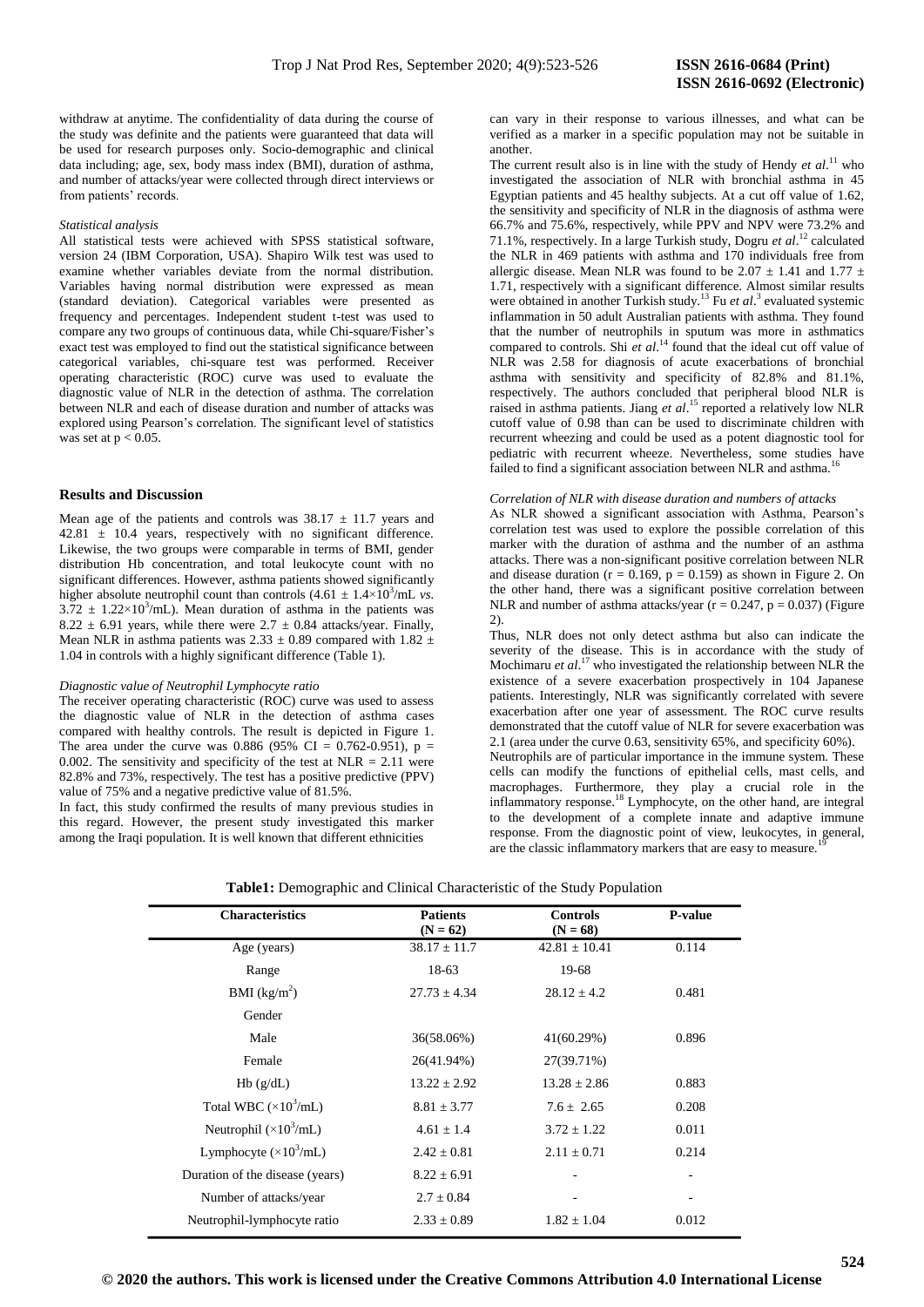

**Figure 1:** Receiver operating characteristic curve for NLR in the context of discrimination between asthma and control







**Figure 3:** Correlation between NLR and asthma attacks/year

However, measuring the individual types of cells such as lymphocytes, neutrophils, monocytes or even the total leukocyte count cannot be associated with specific disease or condition. On the other hand, NLR comprises a combination of two markers and it is superior to the other leukocyte parameter due to the stability of the ratio compared with the absolute count that may be altered by various physiological conditions.<sup>20</sup>

## **Conclusion**

The present data indicate that NLR has good diagnostic value in the contest of discrimination between asthmatic and non-asthmatic patients. This merit can be clinically exploited especially to differentiate asthmatic patients from other patients with inflammatory disorders. Therefore, the study recommends that NLR is a reasonable and easy-to-use marker for asthma as an evaluation.

#### **Conflict of interest**

The authors declare no conflict of interest.

# **Authors' Declaration**

The authors hereby declare that the work presented in this article is original and that any liability for claims relating to the content of this article will be borne by them.

## **Acknowledgements**

The authors highly appreciate the great help of all staff at Al Zahra's Consultative Center for Allergy, Baghdad during the blood sample collection. We are extremely grateful to all participants in control group, without whom the study could not be achieved.

#### **References**

- 1. Prakash AK, Datta B, Jaiswal A. Acute Exacerbation of Asthma and Chronic Obstructive Pulmonary Disease. In: Richhariya D, Fares S, Bajan K, Pawaiya S. (eds.). Textbook of Emergency and Trauma Care. Jaypee Brothers Medical Publishers, New Delhi, 2018. 228 p.
- 2. Ober C. Perspectives on The past decade of asthma genetics. J Allerg Clin Immunol. 2005; 116:274-278.
- 3. Fu JJ, McDonald VM, Gibson PG, Simpson JL. Systemic inflammation in older adults with asthma-COPD overlap syndrome. Allerg Asthma Immunol Res. 2014; 6:316-324.
- 4. Nuijsink M, Hop WC, Sterk PJ, Duiverman EJ, De Karrasch S, Linde K, Rücker G, Sommer H, [Karsch-Völk](https://pubmed.ncbi.nlm.nih.gov/?term=Karsch-V%C3%B6lk+M&cauthor_id=27388487) M , [Kleijnen](https://pubmed.ncbi.nlm.nih.gov/?term=Kleijnen+J&cauthor_id=27388487) J, [Jörres](https://pubmed.ncbi.nlm.nih.gov/?term=J%C3%B6rres+RA&cauthor_id=27388487) RA, Schneider A. Accuracy of FENO for diagnosing asthma: a systematic review. J Thorax. 2016; 10:208704.
- 5. Jongste JC. Urinary eosinophil protein X in childhood asthma: relation with changes in disease control and eosinophilic airway inflammation. Mediators Inflamm. 2013; 2013:532619.
- 6. Grzela K, Litwiniuk M, Zagorska WA. Airway remodeling in chronic obstructive pulmonary disease and asthma: the role of matrix metalloproteinase-9. Arch Immunol Ther Exp. (Warsz). 2016; 64(1):47-55.
- 7. Balta S, Celik T, Mikhailidis DP, Ozturk C, Demirkol S, Aparci M, Lyisoy A. The relation between atherosclerosis and the neutrophil-lymphocyte ratio. Clin Appl Thromb Hemost. 2015; 22(5):405-411.
- 8. Wiwanitkit V. Neutrophil to lymphocyte ratio in allergic rhinitis. Eur Arch Otorhinolaryngol, 2016; 273(10):3443.